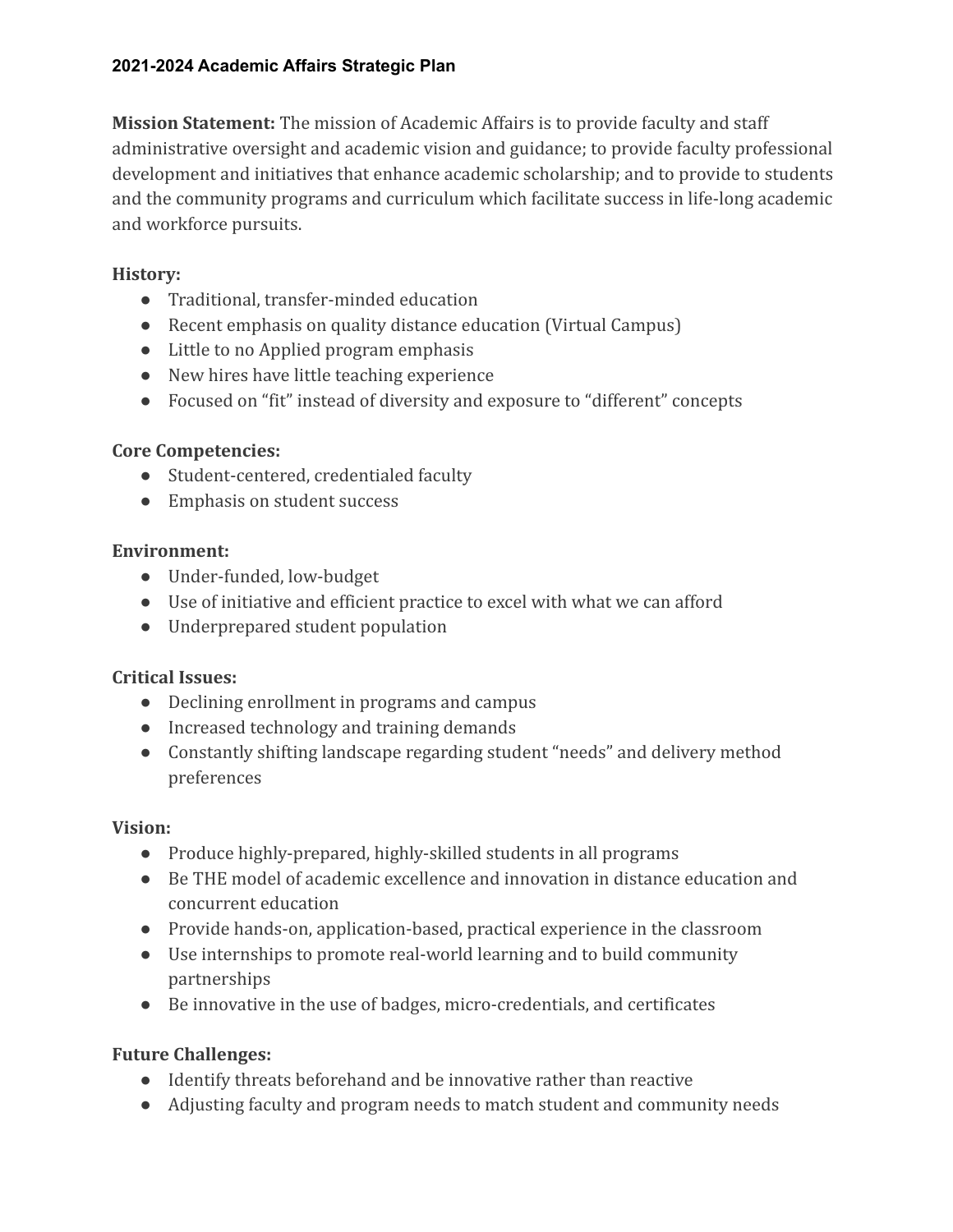● Delivering consistent quality while simultaneously being flexible and innovative

## **Organization:**

- VPAA represents academic at administrative/ cabinet level
- Division Chairs represent faculty/ curriculum to VPAA
- Faculty represent student/ curricular needs to Division Chairs
- Innovation comes from synthesis of VP, DC, and faculty forces
- Directors (Library, Virtual Campus, Academic Resources, Concurrent) report to VPAA with needs and innovations

# **Actions:**

- Assess the state and direction of all academic programs
- Increase faculty, Division Chair, Director, and VP research on innovative and emerging trends
- Deliver clear, written, high expectations for programs, faculty, and students
- Provide opportunities for student achievement through scaffolded badges, micro-credentials, certificates, and degrees
- Support academic programs through library and ARC services; support library and ARC through academic services (symbiosis)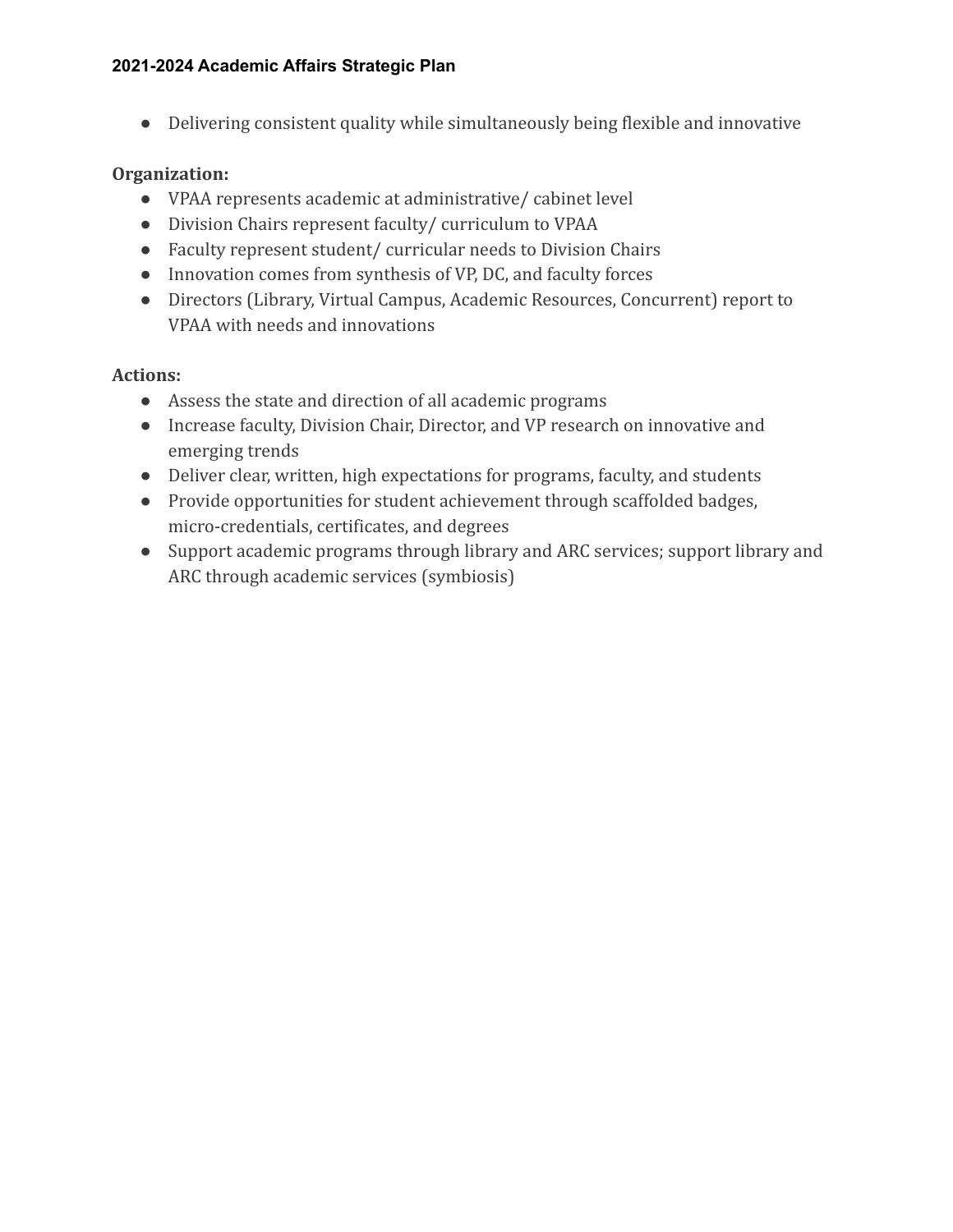## **FIVE BOLD STEPS:**

- 1. Build badges and micro-credentials into the curriculum
- 2. Emphasize "technical block credit" from Career Tech in applicable AAS degree programs
- 3. Aggressively pursue transfer agreements to benefit CASC students
- 4. Require proof of innovation in course design from faculty (i.e. instructional design consultation, Quality Matters, and assessment-based action)
- 5. Eliminate/ adapt outdated courses and programs

**STEP ONE PLAN:** Build badges and micro-credentials into the curriculum

Resources:

● OSRHE guidelines and support for state-wide badging (CREDLY); institutional support though BADGR

Target:

● Create and implement 10 state-wide micro-credentials and 10 internal course badges by Fall 2022

Stages/ Tasks:

- Training and familiarization with terms and process
- Selection of candidates for micro-credentials
- Develop and submit micro-credentials to OSRHE
- Develop and implement in-course badges for CASC

Challenges:

- Understanding the purpose and process of micro-credentials and badges
- Accepting a non-transcripted representation of student achievement in higher education
- Campus and student buy-in

Success Factors:

- Development and implementation of micro-credentials and badges
- Student completion

**STEP TWO PLAN:** Emphasize "technical block credit" from Career Tech in applicable AAS degree programs

Resources:

• OSRHE and Oklahoma Career Tech; AAS in Applied Technology pilot template Target:

● Create and implement "technical block credit" opportunities in at least 3 AAS programs other than AAS in Applied Technology

Stages/ Tasks:

- Advise KTC employees and students of opportunities in AAS in Applied Tech
- Advise ICTC employees and students of opportunities in AAS in Applied Tech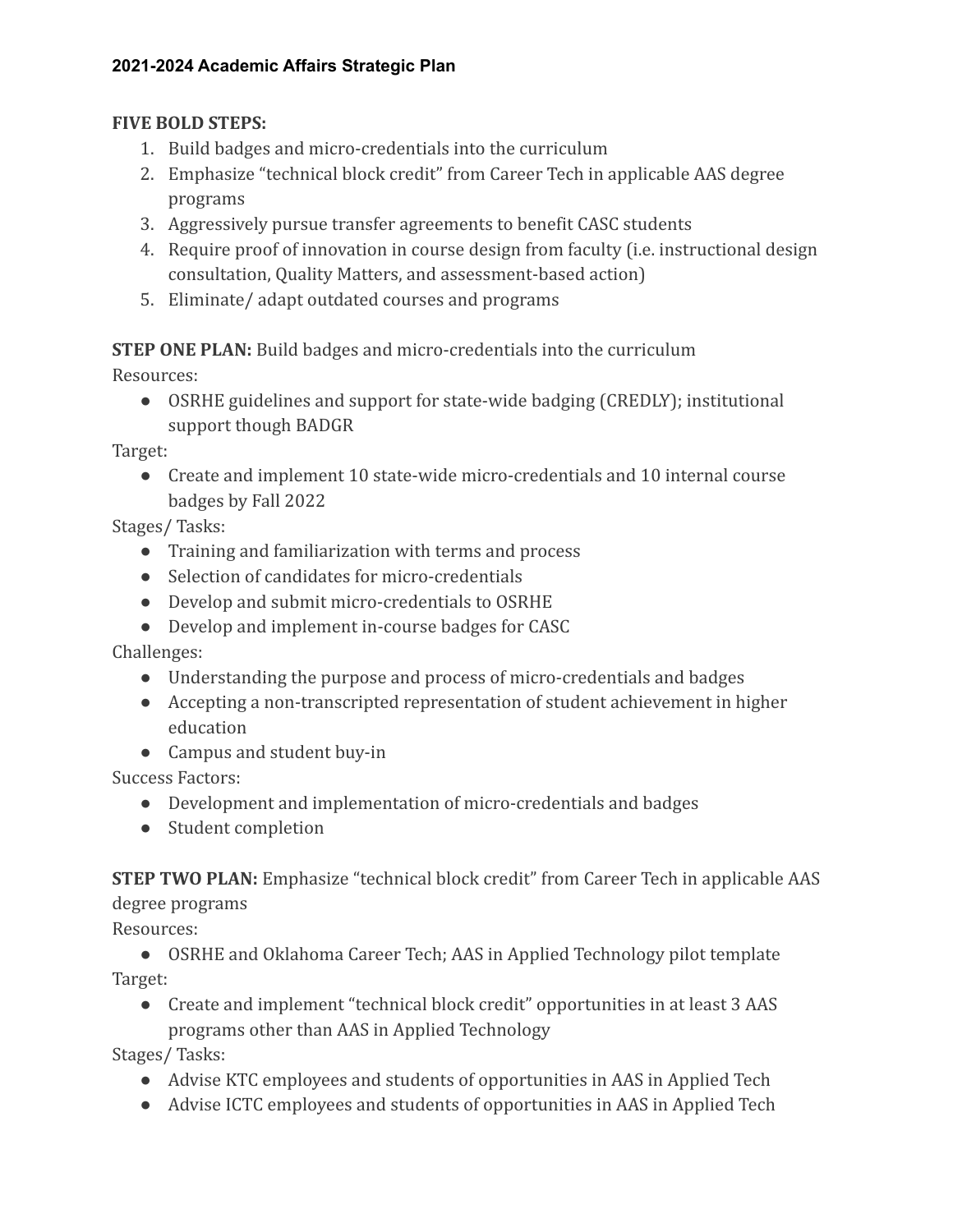- Expand programs accepting technical block credit
- Expand outreach to Career Tech Centers outside of KTC and ICTC

Challenges:

• Familiarizing both CASC, OCT, and HS staff and students of the pathway to technical block acceptance

Success Factors:

• Increase numbers of students entering the technical block path for AAS degrees (Currently 2 KTC instructors in Applied Tech - SPR 2021) to at least 10 by Spr 2022, 15 for SPR 2023, and 20 for SPR 2024.

**STEP THREE PLAN:** Aggressively pursue transfer agreements to benefit CASC students Resources:

- Existing MOUs
- Existing relationships with 4-year administrators
- Enrollment Management. Transfer Center Staff

Target:

- Increase transfer ease/ decrease loss of hours for 4 major transfer hubs: NSU, SEOSU, UAFS, and ECU
- Develop 8-semester paths to completion comprising both institutions Stages/ Tasks:
	- Review existing MOUs
	- Meet annually with transfer partners to ratify and affirm agreements
	- Collect student transfer data from 4-year institutions

Challenges:

- Awareness of agreements for both students and transfer institutions
- Shifting paths mid-progression

Success Factors:

- Transfer data received annually from 4-year institutions
- Published, accessible, and currently affirmed 8-semester transfer agreements placed prominently on both CASC and 4-year websites

**STEP FOUR PLAN:** Require proof of innovation in course design from faculty (i.e. instructional design consultation, Quality Matters, and assessment-based action) Resources:

- Virtual Campus Committee
- Curriculum Committee
- Instructional Design resources
- Ouality Matters resources
- Assessment data
- Software innovations funded through CARES Act and Endowed Professorships